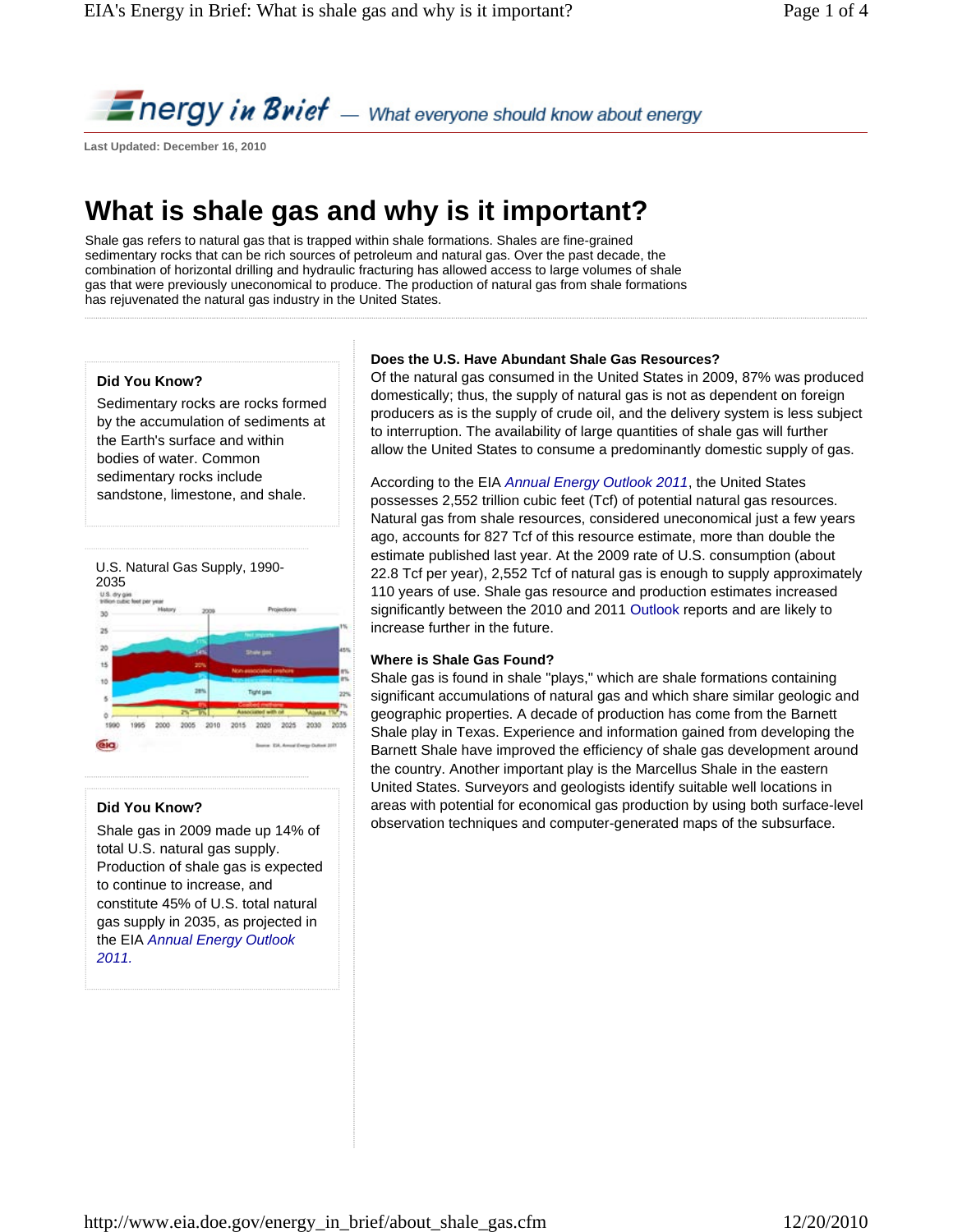

Source: U.S. Shale Plays Map, http://www.eia.doe.gov/oil\_gas/rpd/shale\_gas.pdf

#### **How is Shale Gas Produced?**

Two major drilling techniques are used to produce shale gas. Horizontal drilling is used to provide greater access to the gas trapped deep in the producing formation. First, a vertical well is drilled to the targeted rock formation. At the desired depth, the drill bit is turned to bore a well that stretches through the reservoir horizontally, exposing the well to more of the producing shale.

Hydraulic fracturing (commonly called "fracking" or "hydrofracking") is a technique in which water, chemicals, and sand are pumped into the well to unlock the hydrocarbons trapped in shale formations by opening cracks (fractures) in the rock and allowing natural gas to flow from the shale into the well. When used in conjunction with horizontal drilling, hydraulic fracturing enables gas producers to extract shale gas at reasonable cost. Without these techniques, natural gas does not flow to the well rapidly, and commercial quantities cannot be produced from shale.



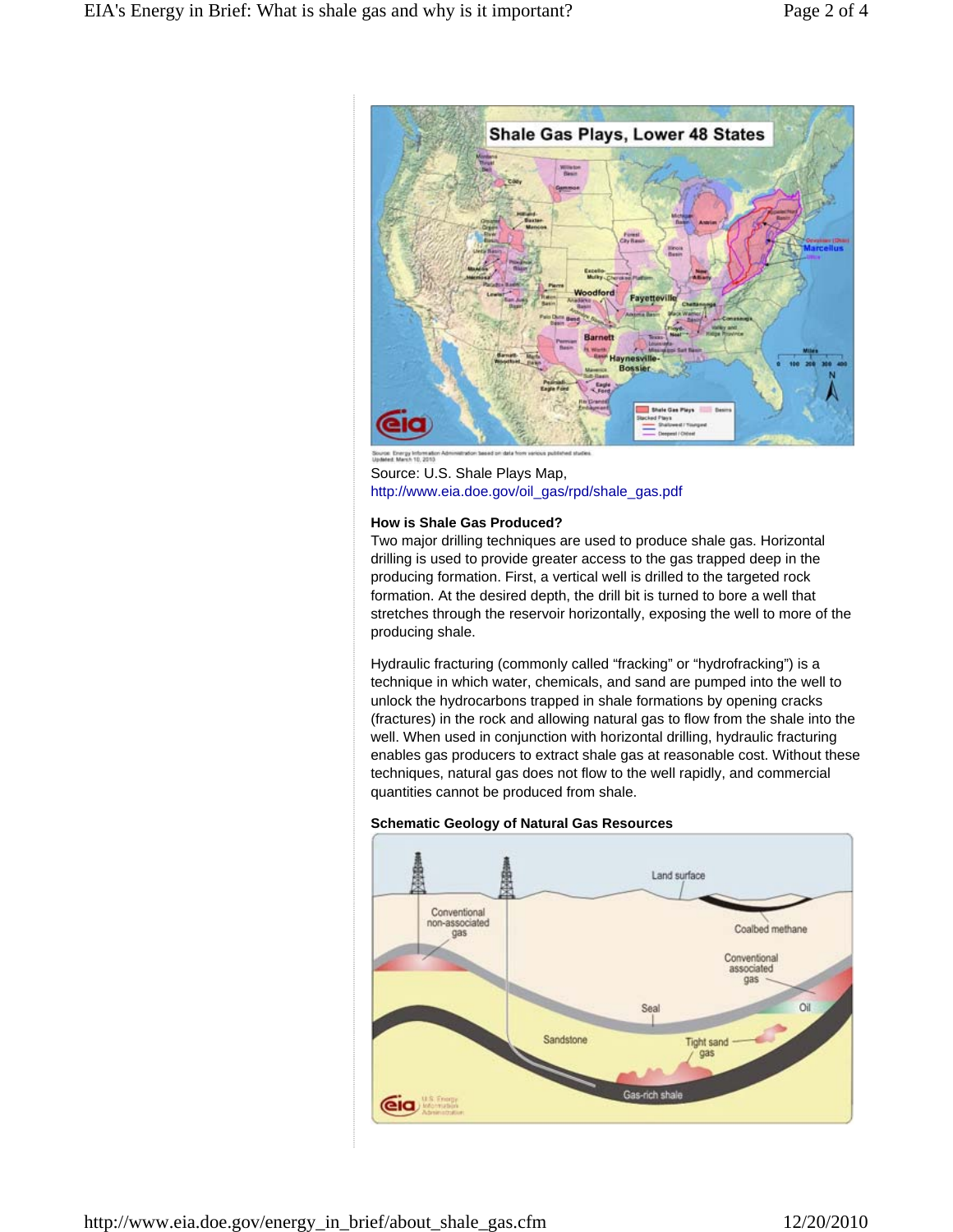Source: modified from U.S. Geological Survey Fact Sheet 0113-01.

#### **How is Shale Gas Production Different from Conventional Gas Production?**

Conventional gas reservoirs are created when natural gas migrates toward the Earth's surface from an organic-rich source formation into highly permeable reservoir rock, where it is trapped by an overlying layer of impermeable rock. In contrast, shale gas resources form within the organicrich shale source rock. The low permeability of the shale greatly inhibits the gas from migrating to more permeable reservoir rocks. Without horizontal drilling and hydraulic fracturing, shale gas production would not be economically feasible because the natural gas would not flow from the formation at high enough rates to justify the cost of drilling.

#### **Diagram of a Typical Hydraulic Fracturing Operation**



Graphic by Al Granberg

Source: ProPublica, http://www.propublica.org/special/hydraulic-fracturingnational

#### **What Are the Environmental Issues Associated with Shale Gas?**

Natural gas is cleaner-burning than coal or oil. The combustion of natural gas emits significantly lower levels of key pollutants, including carbon dioxide (CO<sub>2</sub>), nitrogen oxides, and sulfur dioxide, than does the combustion of coal or oil. When used in efficient combined-cycle power plants, natural gas combustion can emit less than half as much  $\mathrm{CO}_2^{}$  as coal combustion, per unit of energy released.

However, there are some potential environmental issues that are also associated with the production of shale gas. Shale gas drilling has significant water supply issues. The drilling and fracturing of wells requires large amounts of water. In some areas of the country, significant use of water for shale gas production may affect the availability of water for other uses, and can affect aquatic habitats.

Drilling and fracturing also produce large amounts of wastewater, which may contain dissolved chemicals and other contaminants that require treatment before disposal or reuse. Because of the quantities of water used, and the complexities inherent in treating some of the chemicals used, wastewater